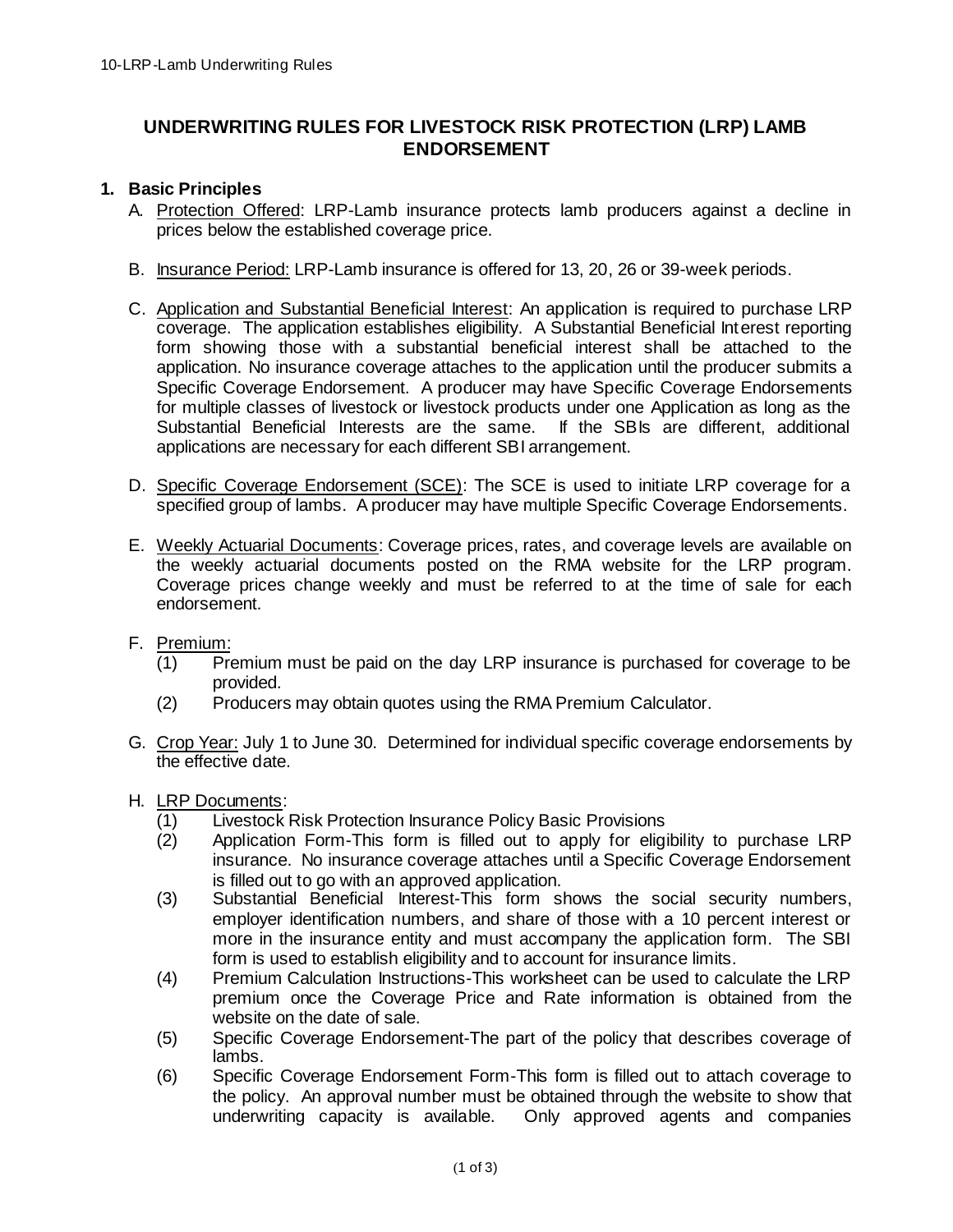participating in the Livestock Price Reinsurance Agreement may obtain approval numbers.

- (7) Assignment of Indemnity Form-This form is used for assigning any indemnity to a third party.
- (8) Transfer of Right to Indemnity Form-This form is used if the lambs are sold prior to the end of insurance period to transfer any indemnity to the new owner (providing the new owner meets eligibility requirements).
- (9) Claim Form-If the actual ending value, as specified in the Specific Coverage Endorsement, is below the coverage price, this form must be completed and sent to the company within 60 days following the end date. An indemnity payment will be made within 60 days of receipt of the claim form.
- (10) Special Provisions-May be obtained from the RMA website (www.rma.usda.gov) and are part of the policy materials.
- I. Area: LRP-Lamb will be available in all counties in 28 states: Arizona, California, Colorado, Idaho, Indiana, Illinois, Iowa, Kansas, Michigan, Minnesota, Missouri, Montana, Nebraska, New Mexico, Nevada, North Dakota, Ohio, Oklahoma, Oregon, Pennsylvania, South Dakota, Texas, Utah, Virginia, Washington, West Virginia, Wisconsin, and Wyoming. At the time insurance attaches, the insured lambs must be physically located in a state where LRP-Lamb insurance is offered for sale. The insured lambs may subsequently be moved to any other state.
- J. Continuous Policy: If the policy is not cancelled in writing by June 30, the policy (but not any Specific Coverage Endorsements) will automatically renew. The policy may be cancelled at any time unless a Specific Coverage Endorsement is in effect.

## **2. Limitations**

- A. Program Funding Limits: This pilot program was established in the Federal Crop Insurance Act with overall funding limitations. Coverage may not be available if underwriting capacity has been expended.
- B. Annual Policy Limits: The annual limitation of the number of head of lambs that may be covered during the crop year is 28,000 head. For the insured entity, the number of insured lambs will be totaled and may not be more than 28,000 head. The Substantial Beneficial Interest form will be used to determine the total head insured by any individual. For example: Smith Farms has 7,000 head insured under LRP. John Smith has a substantial beneficial interest in Smith Farms and has 90 percent interest (7,000 \* .90 = 6,300 head). John Smith also has lambs under his own name and wants to insure 1,000 head. The total lambs insured by John Smith are:  $6,300 + 1,000 = 7,300$  head which is below the crop year limit of 28,000 head.
- C. Endorsement Limits: A limitation of 2,000 head of lambs may be insured under any one Specific Coverage Endorsement.
- D. Daily Sales Limits: This pilot program has a daily limit for the total amount of premium sold for the sales period. Coverage may not be available if the Underwriting Capacity Manager computer system determined that the sales limit has been, or would be, exceeded.

#### **3. Coverage**

- A. Coverage Prices: The prices that can be insured by the producer. They change weekly and must be obtained from the RMA website. Premium rates correspond to the coverage prices.
- B. Coverage Levels: Calculated based on the chosen coverage price. Coverage levels will range from 80% to 95%.